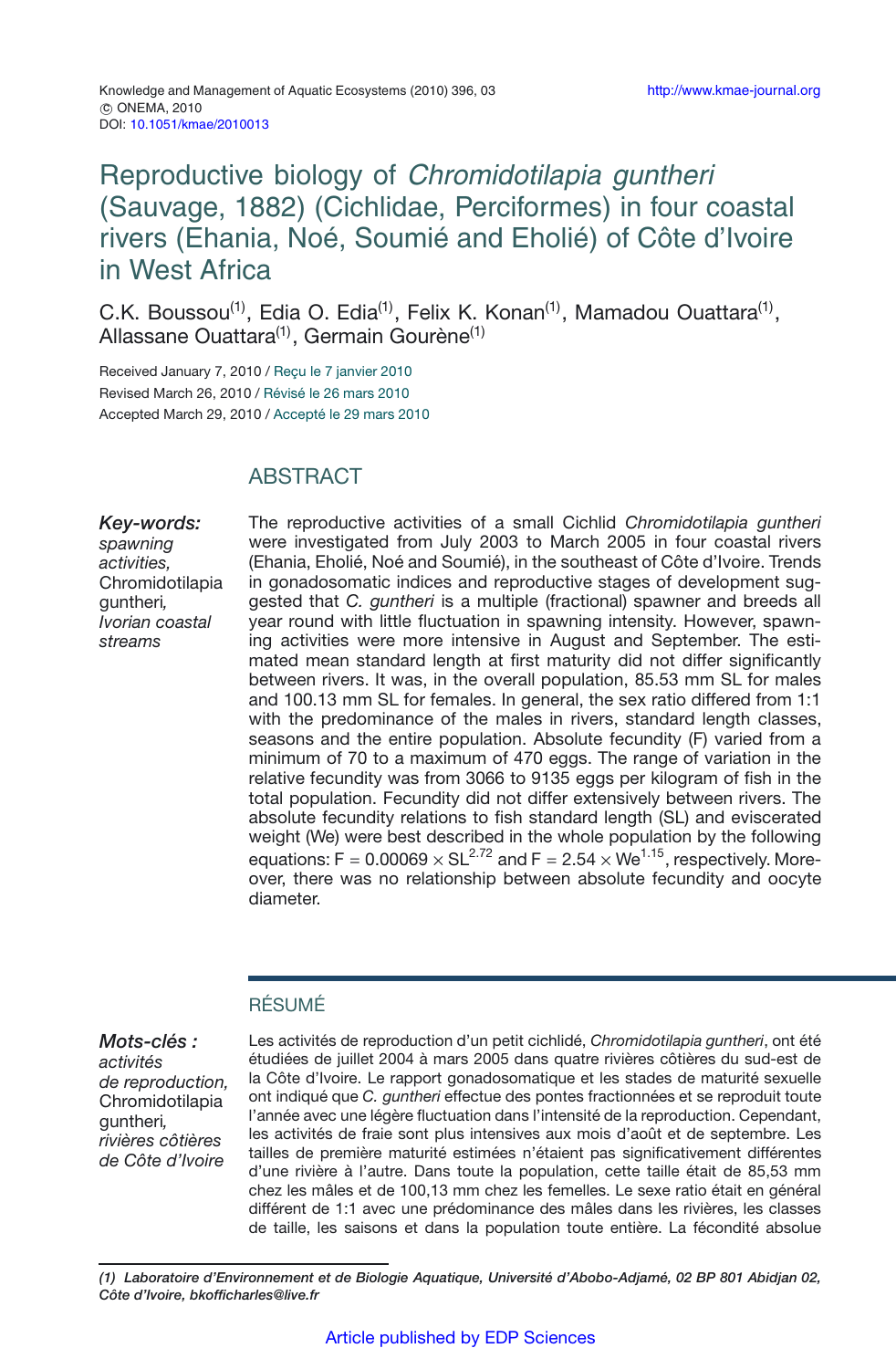a varié de 70 à 470 ovocytes dans toute la population et n'a présenté aucune différence significative entre les rivières. Les relations fécondité absolue (F) longueur standard (LS) et fécondité absolue-poids éviscéré (We) ont été mieux décrites respectivement par les équations suivantes : F =  $0.00069 \times LS^{2,72}$  et  $F = 2.54 \times We^{1.15}$ . En outre, il n'est apparu aucune relation entre la fécondité absolue et les diamètres ovocytaires.

### INTRODUCTION

Life-history characteristics can be considered as adaptive because the fitness of an individual organism depends strongly on traits such as fecundity, age at first maturity and longevity. Natural selection does not act on each life-history trait in isolation, but on the combined traits of the whole genotype (Dobzhansky, [1956](#page-13-0)). An understanding of the reproductive mechanism and breeding patterns of fishes is a basic requirement for the successful management and maximum utilization of fishery resources. Some quantitative aspects of the population structure such as sex ratio, weight-length relationship, condition factor and reproduction are useful tools in fish studies. They reveal either the biological attributes (weight, length and gonadal maturity) or the species relationship to the environmental conditions (Wootton, [1999](#page-15-0)). *Chromidotilapia guntheri* is a freshwater cichlid widely distributed in West Africa. It is known from the coastal basins from the River St. John in Liberia to the Cross (Nigeria/Cameroon) (Paugy *et al.*, [2003\)](#page-14-0). *C. guntheri* exists in the Niger Basin (Benue included). Despite its widespread occurrence, *C. guntheri* has never been adequately studied. Studies on this species are scarce and available information is on the species distribution in natural habitats (Teugels *et al.*, [1988](#page-15-1); Lévêque *et al.*, [1991](#page-14-1); Vivien, [1991;](#page-15-2) Paugy *et al*., [1994;](#page-14-2) Konan *et al.*, [2006\)](#page-14-3). Although it is not an economically important species, it does form an important component of the subsistence catch in Ivorian coastal rivers (Gourène *et al.*, [1999](#page-14-4); Da Costa *et al.*, [2000](#page-13-1); Konan *et al*., [2006](#page-14-3)). It is therefore important to know its reproductive biology and spawning behavior so as to ensure its conservation as well as its full utilization as a sustainable resource. This information is also essential for determining the ecological role of this species in these ecosystems (Merron *et al.*, [1990](#page-14-5)). The present study aimed to determine the reproduction strategy of *C. guntheri* from four coastal rivers in the southeast of Côte d'Ivoire, as an attempt to fill a gap in the knowledge on this fish.

### MATERIAL AND METHODS

#### *> STUDY AREA AND SAMPLING SITES*

The four small coastal rivers (Soumié, Eholié, Ehania and Noé) studied belong to the Western Guinean ichthyoregion, sector Eburnéo-Ghanaian, and are located in lowland rainforest (Daget and Iltis, [1965](#page-13-2)). Noé River (05◦19' – 05◦35' N and 02◦55' – 02◦47' W) and Ehania River (05◦17' – 05◦43' N and 02◦46' – 03◦03' W) are tributaries of Tanoé River. The Soumié River (05◦23' – 05◦39' N and 03◦15' – 03◦29' W) is a tributary of the Bia River. Eholié River (05◦21' – 05◦36' N and 03◦10' – 02◦59' W) runs into Aby lagoon (Figure [1\)](#page-2-0) (Konan *et al*., [2006](#page-14-3)). In each river, two sampling sites were retained: upstream and downstream.

These rivers were under a multidisciplinary study because they play an important role for human populations in the southeast of Côte d'Ivoire. They are used for domestic activities, agriculture and fisheries and have not yet been subject to ecological studies.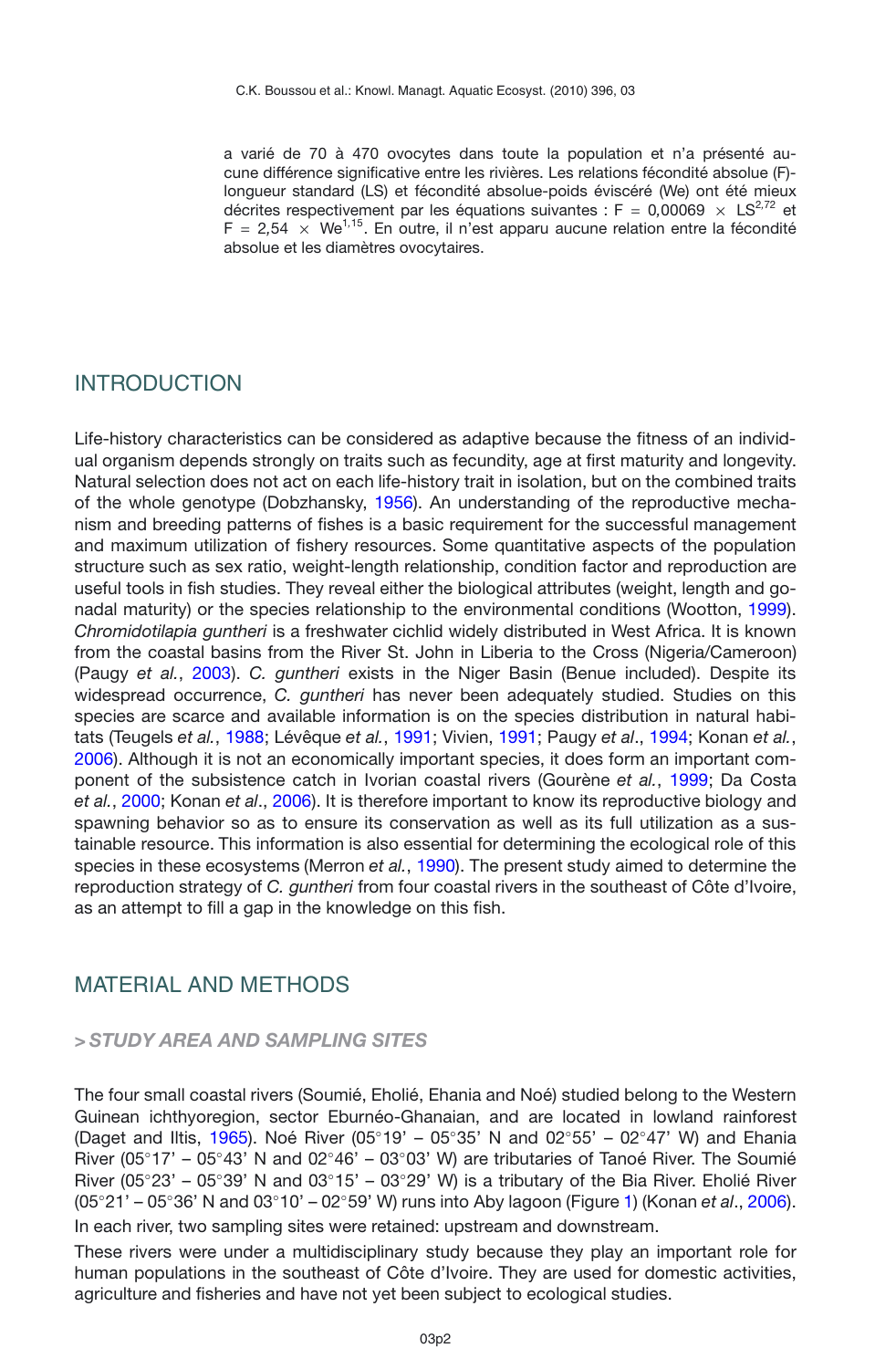<span id="page-2-0"></span>

*Map of sampling locations. Soumié River, Eholié River, Ehania River, Noé River (Konan* et al*., [2006\)](#page-14-3). 1 = first sampling site, 2 = second sampling site.*

Figure 1

Carte des sites d'échantillonnage. Rivière Soumié, rivière Eholié, rivière Ehania, rivière Noé (Konan *et al*., **2006**). 1 = première station d'échantillonnage,  $2 =$  deuxième station d'échantillonnage.

#### **Fish sampling**

Fishes were sampled during eight sampling surveys from July 2003 to March 2005. Four surveys were conducted during each season (dry and rainy). The dry season extends from December to March and from August to September, respectively, for the long dry season (LDS) and short dry season (SDS). On the other hand, the rainy season covers from April to July for the long rainy season (LRS) and October to November for the short rainy season (SRS). The eight sites were sampled during each survey. The sampling sites covered a river section of approximately 1.5 km in length *(i.e.* reach scale), in order to sample a sufficient degree of habitat heterogeneity. Fishes were collected with two sets of eight gillnets (mesh sizes 12, 15, 17, 22, 25, 30, 40 and 45 mm). Fish specimens were identified according to the identification keys of Paugy *et al*. [\(2003](#page-14-0)). Each specimen was measured (standard length and total length) to the nearest millimeter and weighed to the nearest gram *in situ*. The mass of ovary and eviscerated fish were recorded and each tissue was then preserved in formalin 10% for later laboratory observations. The sex of each specimen was determined by examination of the gonad tissue either by eye for large fish or with a lens  $(\times 16)$  for smaller fish.

#### *> REPRODUCTIVE PARAMETERS*

The gonadosomatic index (GSI), calculated to assess the reproductive status of fish, was obtained according to Peixer *et al*. [\(2006\)](#page-15-3) by the formula:

$$
GSI\% = \frac{Wg}{We} \times 100
$$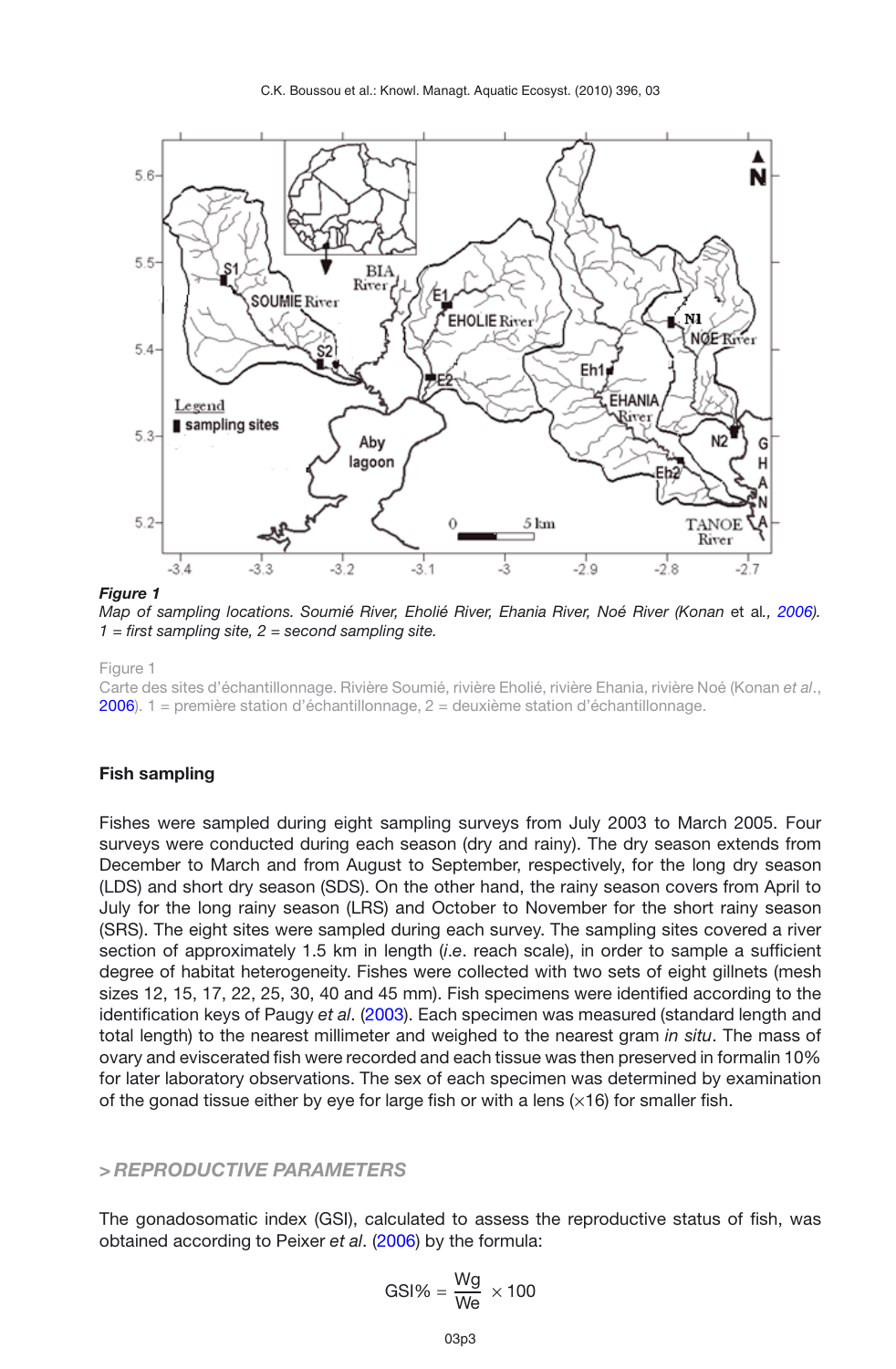where Wg is the gonad weight, and We the eviscerated weight. The seasonal variation in the GSI was assessed using the Kruskal–Wallis test.

The length at which 50% of the fish were mature (stages III, IV and V) was regarded as the size at first maturity (L50). It was calculated by fitting a logistic function to the proportion of sexually mature individuals by class size as follows:

$$
p = 1 / [1 + e^{-r(SL - L50)}]
$$

where p is the proportion of mature fish, SL is the standard length (median value of each class size) and r the slope (Tarkan, [2006\)](#page-15-4). The model predicted the proportion of mature fish using nonlinear regression with individuals classed into 10-mm SL intervals. Median values of size classes and corresponding mature fish proportions were used for estimating the function's parameters. The nonlinear regression model performed was the user-specified regression and least squares procedure of Levenberg-Marquardt. When data were not suitable (high redundancy) for this procedure, the user-specified regression and loss function of the quasi-Newton method was executed. Nevertheless, when the number of specimens is insufficient, the smallest mature specimen estimates the size at first maturity (Paugy, [2002](#page-14-6)). Because males and females sometimes have a different growth pattern, we considered each sex separately. Size at first maturity was compared between rivers and sexes using a  $\chi^2$  test. Absolute fecundity (F) was estimated by weighing all the eggs in an ovary and counting three subsamples of 1 g of eggs from different parts of the ovary. The average number of eggs per gram was calculated and multiplied by the total weight of each ovary, giving the total number of eggs per ovary (Dadebo *et al.*, [2003\)](#page-13-3). For the smallest ovaries, complete counts of oocytes were made. Relative fecundity is defined as the number of eggs per kilogram of fish. It was calculated for each female by the quotient of absolute fecundity per the somatic weight. Absolute fecundity and relative fecundity were compared between rivers by the Kruskal-Wallis test.

Samples of 20–30 eggs from each female were collected to measure the egg diameter. Eggs from the anterior, middle and posterior parts of ovaries were measured under a stereomicroscope with an ocular micrometer. Oocyte diameters were compared between rivers using the Kruskal–Wallis test.

The relationship between absolute fecundity and some morphometric measurements was determined by relating absolute fecundity (F) to standard length (SL), eviscerated or somatic weight (We) and oocyte diameter (OD) using the following formula:

 $F = a \times SL^b$ ;  $F = a \times We^b$ ;  $F = a \times OD^b$ 

where a and b are parameters of fitted lines (Dadebo *et al.*, [2003\)](#page-13-3), and b is a regression coefficient.

These models were performed with the curve fit procedure of Levenberg Marquardt with the software STATISTICA 7.1 (StatSoft, [2005\)](#page-15-5).

The spawning period was established by plotting the fish maturity stage and gonadosomatic index against seasons.

The population sexual structure was examined using  $\chi^2$  goodness of fit tests to determine whether sex ratios differed significantly (*P <* 0.05) from unity (1:1) (Sadeghi *et al*., [2009](#page-15-6)).

## RESULTS

### *> SEX RATIO*

A total of 212 fishes were collected during the sampling periods. Of these, 23 were unsexed (mostly immature), 114 were males and 75 were females. Thus, the sexual composition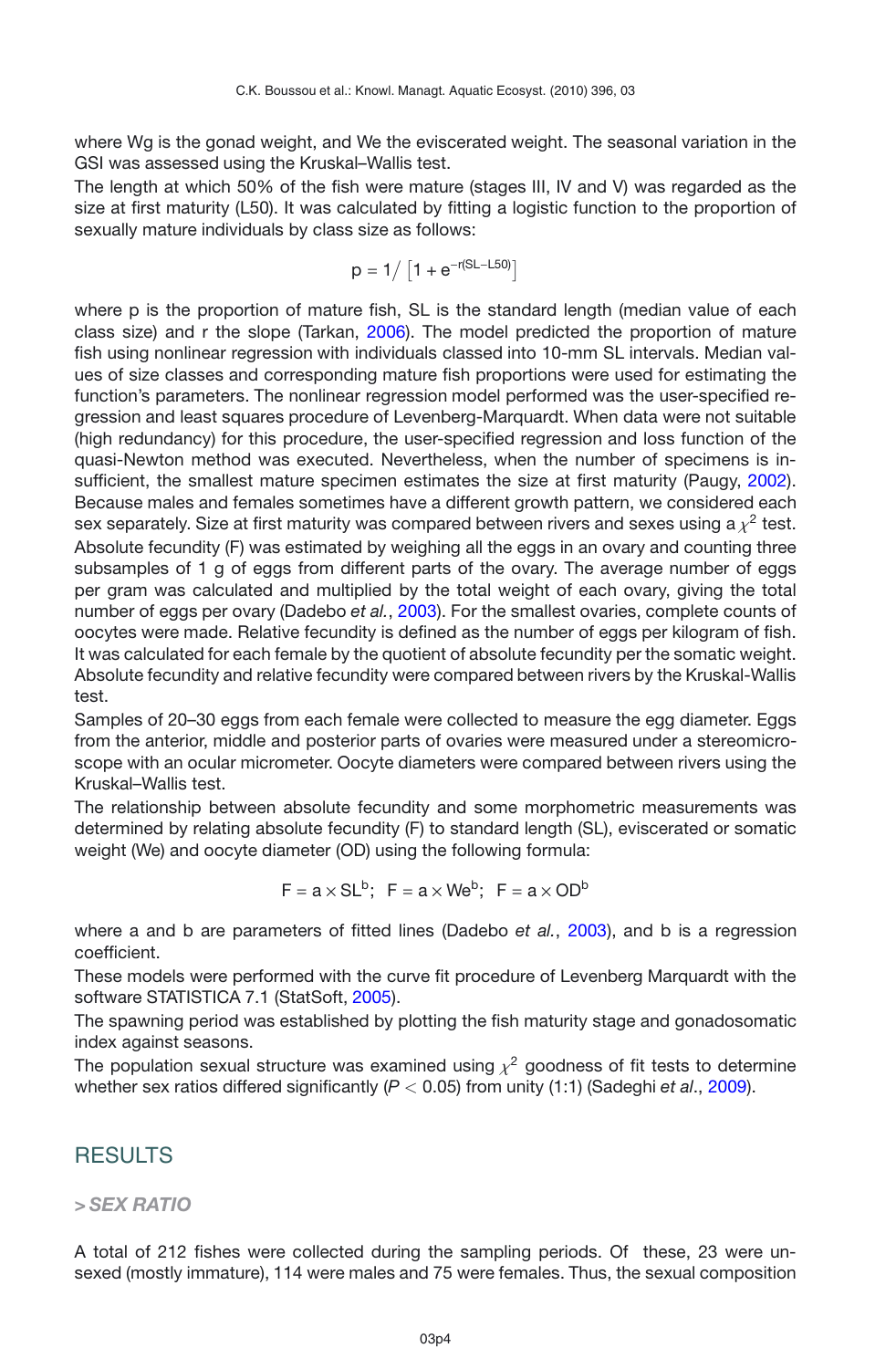#### <span id="page-4-0"></span>*Table I*

#### *Number of males, females and the corresponding sex ratios by river, season and length class of* Chromidotilapia guntheri *from four coastal rivers of Côte d'Ivoire.* LDS *= long dry season,* LRS *= long rainy season,* SDS *= short dry season,* SRS *= short rainy season,* M *= Male,* F *= Female.*

Tableau I

Nombre de mâles, de femelles et sexes ratio correspondants selon les rivières, les saisons et les classes de taille de *Chromidotilapia guntheri* de quatre rivières côtières de Côte d'Ivoire. LDS = grande saison sèche, LRS = grande saison des pluies, SDS = petite saison sèche, SRS = petite saison des pluies,  $M =$  Mâle,  $F =$  Femelle.

|                           |            | <b>Males</b> | Females        | Sex ratio (M:F) | $\sqrt{2}$         |
|---------------------------|------------|--------------|----------------|-----------------|--------------------|
| <b>Rivers</b>             | Eholié     | 23           | 9              | 1:0.39          | 6.12 <sup>1</sup>  |
|                           | Soumié     | 22           | 22             | 1:1.0           | 0.00               |
|                           | Ehania     | 22           | 27             | 1:1.23          | 0.51               |
|                           | Noé        | 47           | 17             | 1:0.36          | 14.061             |
|                           | Total      | 114          | 75             | 1:0.66          | 8.04 <sup>1</sup>  |
|                           |            |              |                |                 |                    |
| <b>Seasons</b>            | LDS        | 48           | 40             | 1:0.83          | 0.73               |
|                           | <b>LRS</b> | 26           | 9              | 1:0.35          | 8.25 <sup>1</sup>  |
|                           | <b>SDS</b> | 19           | $\overline{7}$ | 1:0.37          | 5.53 <sup>1</sup>  |
|                           | <b>SRS</b> | 21           | 19             | 1:0.9           | 0.10               |
|                           | Total      | 114          | 75             | 1:0.66          | 8.04 <sup>1</sup>  |
|                           |            |              |                |                 |                    |
| Length class <sup>2</sup> | 60;70      | 9            | 5              | 1:0.56          | 1.14               |
|                           | 70:80      | 12           | 4              | 1:0.33          | $4^{1}$            |
|                           | 80; 90     | 8            | 2              | 1:0.25          | 3.60               |
|                           | 90; 100    | 19           | 14             | 1:0.78          | 0.76               |
|                           | 100; 110   | 20           | 11             | 1:0.55          | 2.61               |
|                           | 110: 120   | 26           | 21             | 1:0.81          | 0.53               |
|                           | 120; 130   | 14           | 10             | 1:0.74          | 0.67               |
|                           | 130; 140   | 4            | 2              | 1:0.5           | 0.67               |
|                           | Total      | 112          | 69             | 1:0.61          | 10.21 <sup>1</sup> |

<sup>1</sup> *Significantly different from 1:1 sex ratio at P < 0.05.*

<sup>2</sup> Eight fishes were mutilated, *their standard length was not considered in length classification.*

of pooled river samples was dominated by males, with female to male ratios significantly different  $(x^2 = 8.04, P < 0.05)$  from unity (Table [I\)](#page-4-0). When rivers were considered separately (Table [I\)](#page-4-0), sex ratios were still male-biased and differed significantly from unity in Noé  $(x^2 = 14.06)$  and Eholié  $(x^2 = 6.12)$ . The same inclination was obtained when the sex ratio was observed seasonally  $\left(\chi^2 = 8.04, P < 0.05\right)$ , for the pooled seasons). Significant deviation from the 1:1 sex ratio was obtained during the long rainy season (LRS) and short dry season (SDS) with  $\chi^2$  values, respectively, equal to 8.25 and 6.12 at  $P < 0.05$ . Sex ratios were not different from unity in all size classes (Table [I\)](#page-4-0), except the size class 70–80 cm SL where the number of males was significantly higher  $(x^2 = 4, P < 0.05)$ .

#### *> GONADOSOMATIC INDEX (GSI) AND SPAWNING SEASON*

The cycle of gonad maturation was followed throughout the period of investigation by defining five stages of maturation (stages I, II, III, IV and V) based on color, shape and size of the gonads (Table [II\)](#page-5-0).

Assessment of the main spawning period of *C. guntheri* in rivers was based on seasonal analysis of the female gonadosomatic indices (GSI) and percentage of mature individuals. Data from Eholié were not sufficient to perform seasonal analyses. Thus, the three other rivers were considered in these analyses.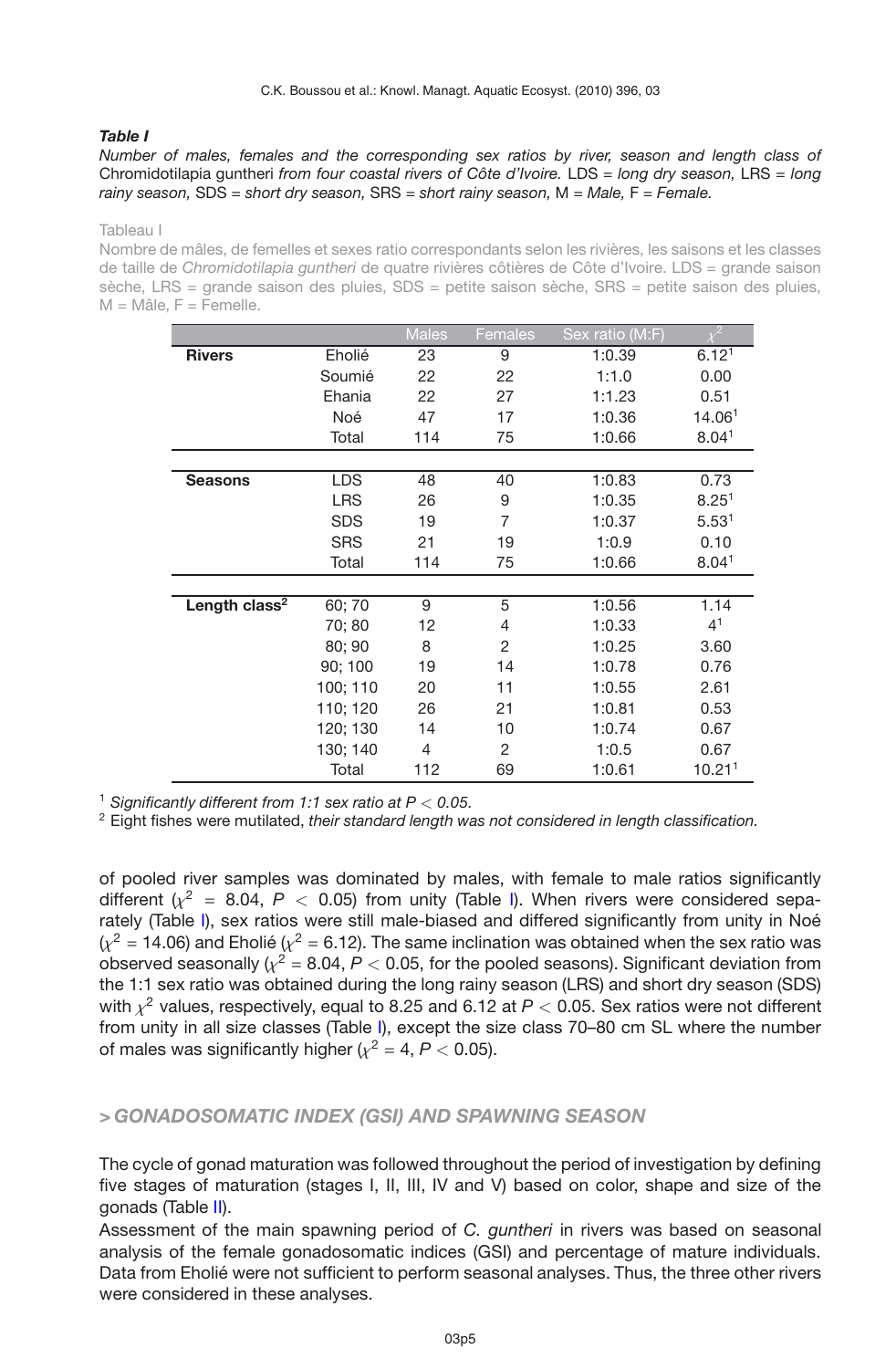#### <span id="page-5-0"></span>*Table II*

#### *Macroscopic description of* Chromidotilapia guntheri *ovaries and testes at five stages of development; stages adopted by Hardie* et al*. (2007) and modified in this study.*

Tableau II

Description macroscopique des ovaires et des testicules de *Chromidotilapia guntheri* aux cinq stades de développement gonadique, adoptée par Hardie *et al*. (2007) et modifiée dans cette étude.

| <b>Stage</b>          | Macroscopic appearance                                                                                                                                                                                                                                                                               |
|-----------------------|------------------------------------------------------------------------------------------------------------------------------------------------------------------------------------------------------------------------------------------------------------------------------------------------------|
| I. Immature           | Lobes of testes and ovaries thin and transparent and not meeting each<br>other at the ventral end of visceral cavity. Ovary and testis like a thin<br>transparent colorless thread. Oocytes are not visible to the naked eye<br>and sex cannot be discerned.                                         |
| II. Mature developing | Ovary and testis like a slightly swollen semitransparent gray-red thread.<br>Lobes of testes and ovaries close to meeting each other at the ventral<br>end of visceral cavity. Testes white in color with vermicular appearance.<br>Oocytes distinct, and variable in size, some white, some yellow. |
| III. Ripening         | Lobes of testes and ovaries meeting each other at the ventral end of<br>visceral cavity. Testes white in color with vermicular appearance. All<br>oocytes yellow-orange in color but small in size.                                                                                                  |
| <b>IV. Ripe</b>       | Body wall very distended with testes and ovaries filling the visceral cav-<br>ity. Testes are white in color. Oocytes are uniform in size and yellow-<br>orange in color. Oocytes and sperm are easily released even after light<br>pressure.                                                        |
| V. Spent              | Lobes of testes have slack appearance. Testes may have gray color.<br>An obvious decrease in the amount of ripe oocytes present in visceral<br>cavity. Remaining oocytes may be disfigured and more pale in color<br>than viable oocytes.                                                            |

The peaks of the GSI were observed during the short dry season (SDS) in the three rivers (Figures [2a](#page-6-0), [2b](#page-6-0) and [2c](#page-6-0)). High proportions of mature individuals occurred during the long rainy season (LRS), short rainy season (SRS) and short dry season (SDS), respectively, in Ehania, Noé and Soumié. From these observations, nonseasonal breeding becomes apparent and the fish appears to spawn several times a year. Nevertheless, spawning activity seems relatively intense during the short dry season (SDS).

### *> LENGTH AT FIRST MATURITY*

The length at first maturity (L50) was estimated for both sexes in each river as the standard length at which 50% of the fish were mature. Only six females were collected in Eholié river, so the L50 was estimated as the shortest mature female (logistic regression could not be performed). Thus, the smallest female found in this river was 102.5 mm SL and weighed 38.76 g. Logistic regression models estimating L50 provided a good fit to the data from Ehania, Noé and Soumié (Levenberg Marquardt and Quasi-Newton goodness-of-fit tests; *P <* 0.001). Table [III](#page-7-0) shows the functional equations and fitted parameters. The male L50 ranged from 69.79 mm SL (Eholié) to 107.12 mm SL (Soumié). In the female population, L50 ranged from 94.12 mm SL (Soumié) to 107.45 mm SL (Noé). For pooled data of all rivers, the length at which 50% of males reached maturity was 85.53 mm SL, while 50% of females reached sexual maturity at 100.13 mm SL. The smallest male found with ripe gonads measured 66.5 mm SL (caught in Noé) and weighed 11.5 g, while the smallest female captured in breeding condition reached 61.26 mm SL (found in Ehania) and weighed 10.24 g. No significant differences were found between male and female maturity length in each river or between rivers ( $\chi^2$  test with  $P > 0.05$ ). For the overall population, Figure [3](#page-8-0) illustrates the curves generated by the model, for males (Figure [3a](#page-8-0)) and females (Figure [3b](#page-8-0)). Sizes at maturity were not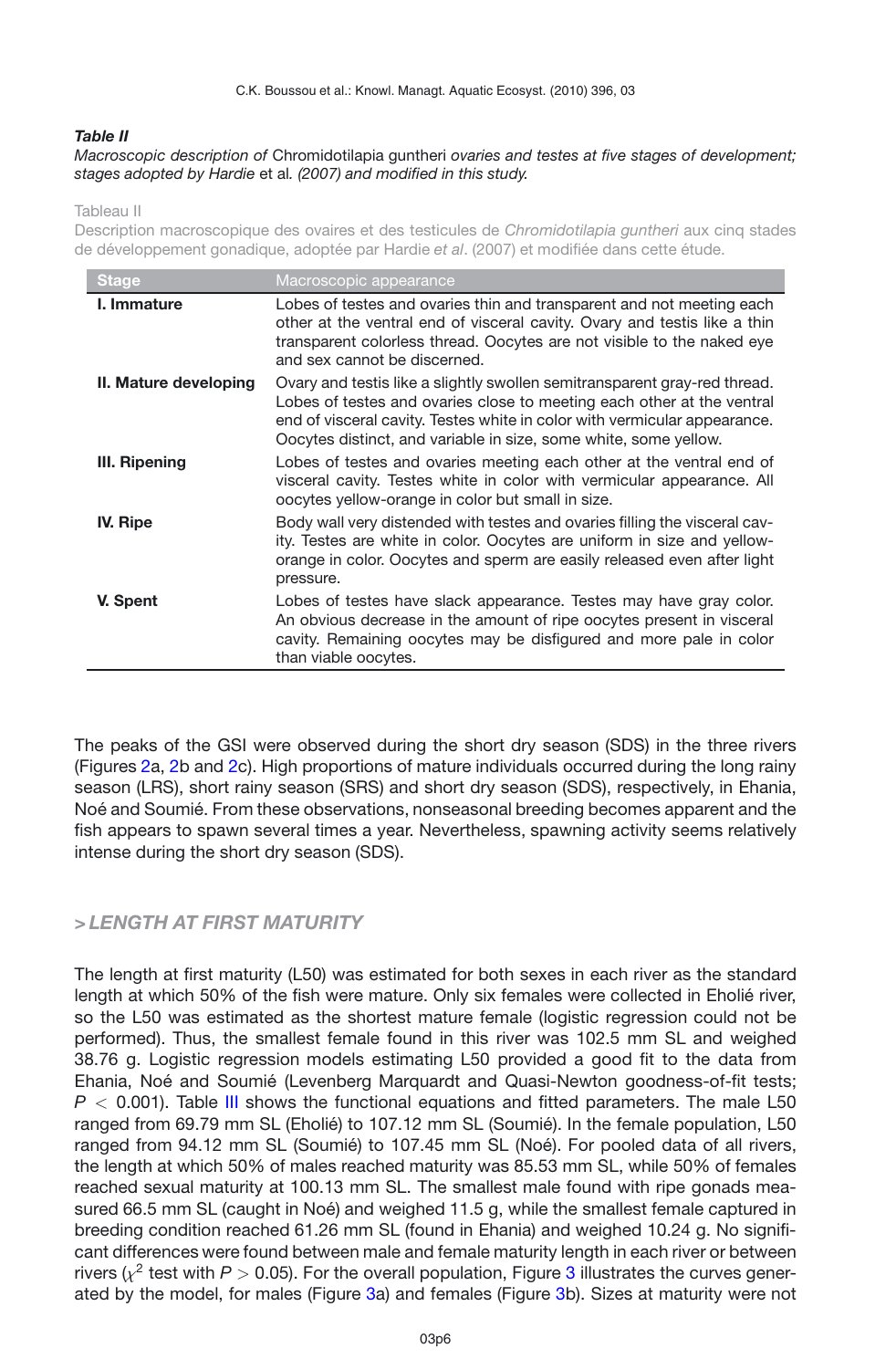

<span id="page-6-0"></span>*Seasonal percentage of mature and immature with seasonal variation in females' gonadosomatic index of* C. guntheri *from Ehania (*a*), Noé (*b*) and Soumié (*c*), three coastal rivers of Côte d'Ivoire.* LDS*: long dry season,* LRS*: long rainy season,* SDS*: short dry season,* SRS*: short rainy season,* GSI*: gonadosomatic index.*

#### Figure 2

Proportions des individus matures et immatures avec les variations saisonnières du rapport gonadosomatique (IGS) des femelles de *Chromidotilapia guntheri* des rivières Ehania (a), Noé (b) et Soumié (c), trois rivières côtières de la Côte d'Ivoire. LDS : grande saison sèche, LRS : grande saison des pluies, SDS : petite saison sèche, SRS : petite saison des pluies.

significantly different ( $\chi^2$  = 1.15, df = 1,  $P$  < 0.05) between males and females and are given by the following equations:

For males (R = 0.97; variance = 93.75; standard error = 2.47; t = 34.69; *P <* 0.001):

$$
p=1/\left[1+e^{-0.0696(SL-85.53)}\right].
$$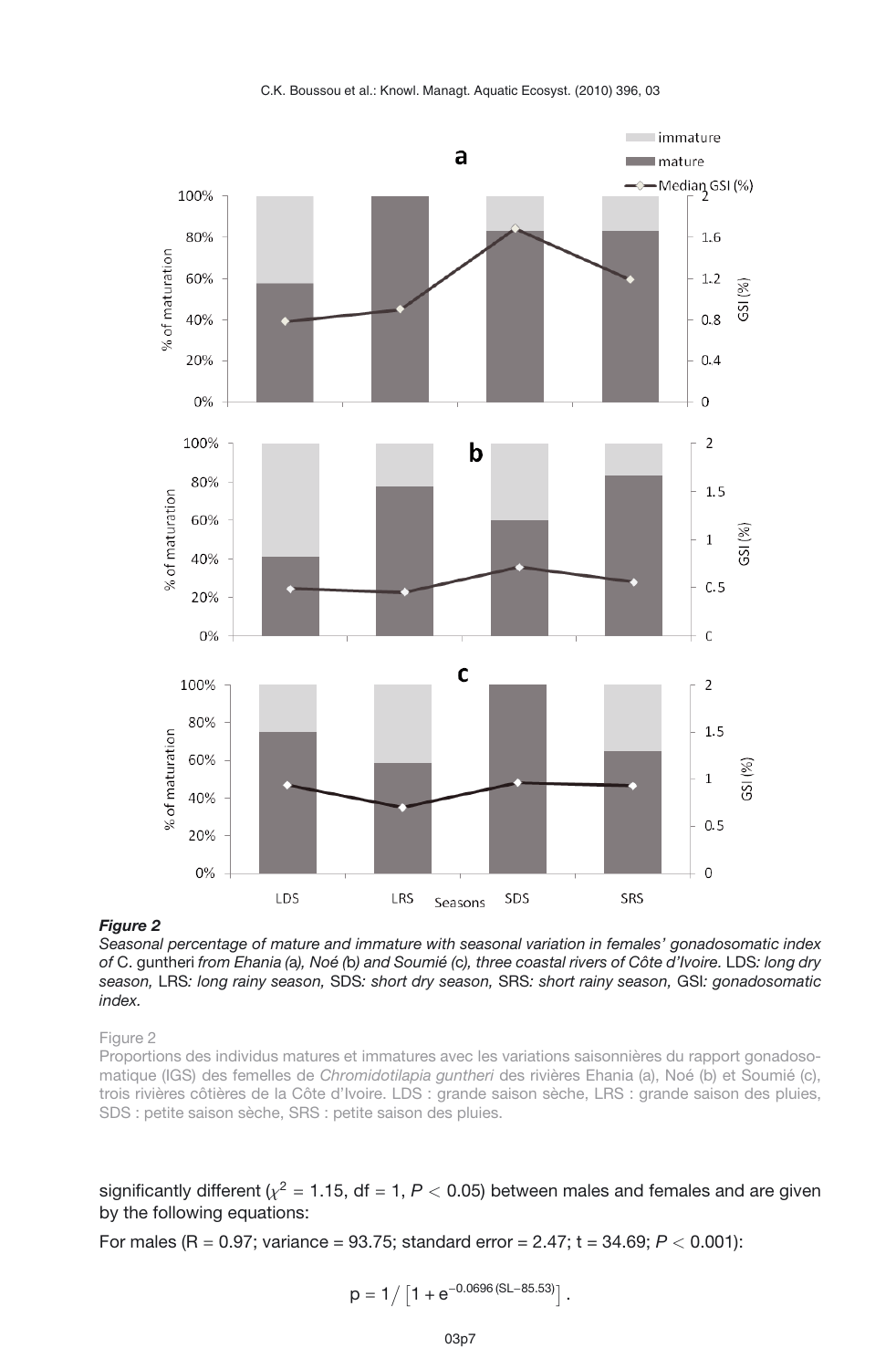#### <span id="page-7-0"></span>*Table III*

*Logistic function parameter estimate, functional equations and fitting efficiency parameters for males and females of* C. guntheri *sampled in four coastal rivers of Côte d'Ivoire.* p *= mature individual proportion,* SL *= standard length,* R *= correlation coefficient,* L50 *= size at first maturity, P = significance level of L50 estimate.*

#### Tableau III

Estimation des paramètres de la fonction logistique, des équations fonctionnelles et des paramètres de l'efficacité de l'ajustement pour les mâles et les femelles de *C. guntheri* collectés dans quatre rivières  $c^{\text{obt}}$ ères de Côte d'Ivoire.  $p =$  proportion des individus matures,  $SL =$  longueur standard,  $R =$  coefficient de corrélation, L50 = taille de première maturité, *P* = niveau de significativité de l'estimation de L50.

|            | <b>Fitting results</b> | <b>Males</b>                                               | Females                                |
|------------|------------------------|------------------------------------------------------------|----------------------------------------|
| Soumié     |                        |                                                            |                                        |
|            | L <sub>50</sub>        | 107.12                                                     | 94.12                                  |
|            | R                      | 0.91                                                       | 0.84                                   |
|            | Variance               | 81.9                                                       | 70.22                                  |
|            |                        | Functional equation $p == 1/[1 + e^{-0.279(SL-107.9)}]$    | $p = 1 / [1 + e^{-0.067(SL - 94.12)}]$ |
|            | Standard error         | 3.75                                                       | 5.42                                   |
|            | ŧ                      | 28.54                                                      | 17.35                                  |
|            | $\mathsf{P}$           | 0.00001                                                    | 0.00001                                |
| Eholié     |                        |                                                            |                                        |
|            | L <sub>50</sub>        | 69.79                                                      |                                        |
|            | R                      | 0.78                                                       |                                        |
|            | Variance               | 61.26                                                      |                                        |
|            |                        | Functional equation $p = 1 / [1 + e^{-0.082(SL - 69.79)}]$ |                                        |
|            | Standard error         | 6.5                                                        |                                        |
|            | t                      | 10.73                                                      |                                        |
|            | $\mathsf{P}$           | 0.0004                                                     |                                        |
| Ehania     |                        |                                                            |                                        |
|            | L <sub>50</sub>        | 77.28                                                      | 99.35                                  |
|            | R                      | 0.89                                                       | 0.83                                   |
|            | Variance               | 78.5                                                       | 68.8                                   |
|            | Functional equation    | $p = 1 / [1 + e^{-0.109(SL - 77.28)}]$                     | $p = 1 / [1 + e^{-0.086(SL - 99.35)}]$ |
|            | Standard error         | 5.19                                                       | 6.33                                   |
|            | t                      | 14.88                                                      | 15.71                                  |
|            | $\mathsf{P}$           | 0.00001                                                    | 0.00001                                |
| <b>Noé</b> |                        |                                                            |                                        |
|            | L <sub>50</sub>        | 89.06                                                      | 107.45                                 |
|            | R                      | 95.37                                                      | 0.97                                   |
|            | Variance               | 90.96                                                      | 93.32                                  |
|            | Functional equation    | $p = 1 / [1 + e^{-0.093(SL - 89.06)}]$                     | $p = 1 / [1 + e^{-0.086(SL-107.46)}]$  |
|            | Standard error         | 2.70                                                       | 2.49                                   |
|            | t                      | 32.92                                                      | 43.17                                  |
|            | P                      | 0.00001                                                    | 0.00001                                |

For females (R = 0.93; variance = 86.19; standard error = 3.56; t = 28.10; *P <* 0.001):

$$
p = 1 / [1 + e^{-0.096(SL - 100.13)}].
$$

*> FECUNDITY*

Variations in *Chromidotilapia guntheri* fecundity within rivers and between rivers were as-sessed through the Kruskall-Wallis test (Table [IV\)](#page-9-0). Median values of absolute fecundity were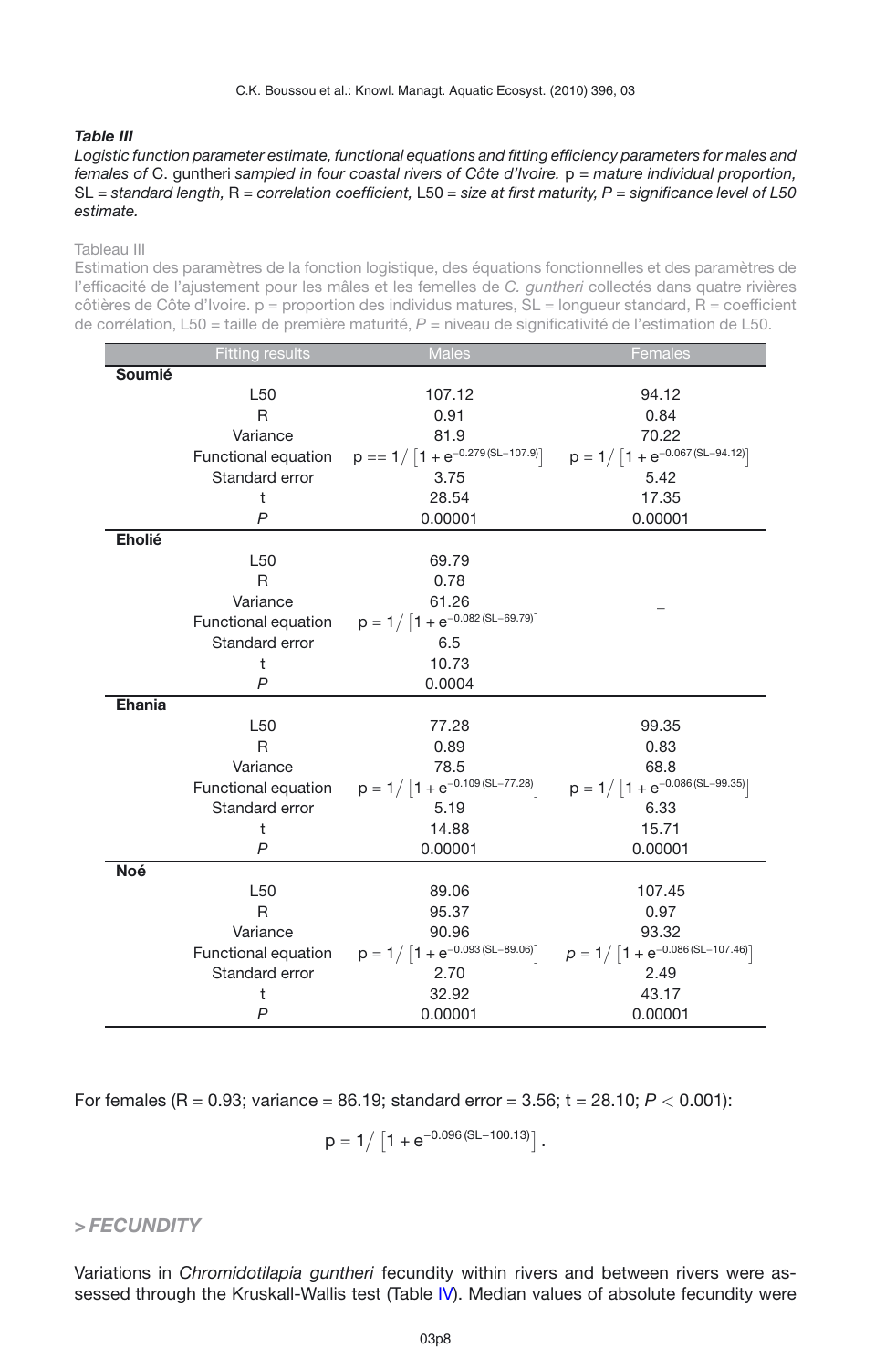

<span id="page-8-0"></span>*Figure 3*

*Length at first maturity of* C. guntheri *obtained by determining the average length at which 50% of males (*a*) and females (*b*) reach maturity.*

Tailles de première maturité sexuelle de *C. guntheri* obtenues en déterminant la taille moyenne à laquelle 50 % des mâles (a) et des femelles (b) atteignent la maturité.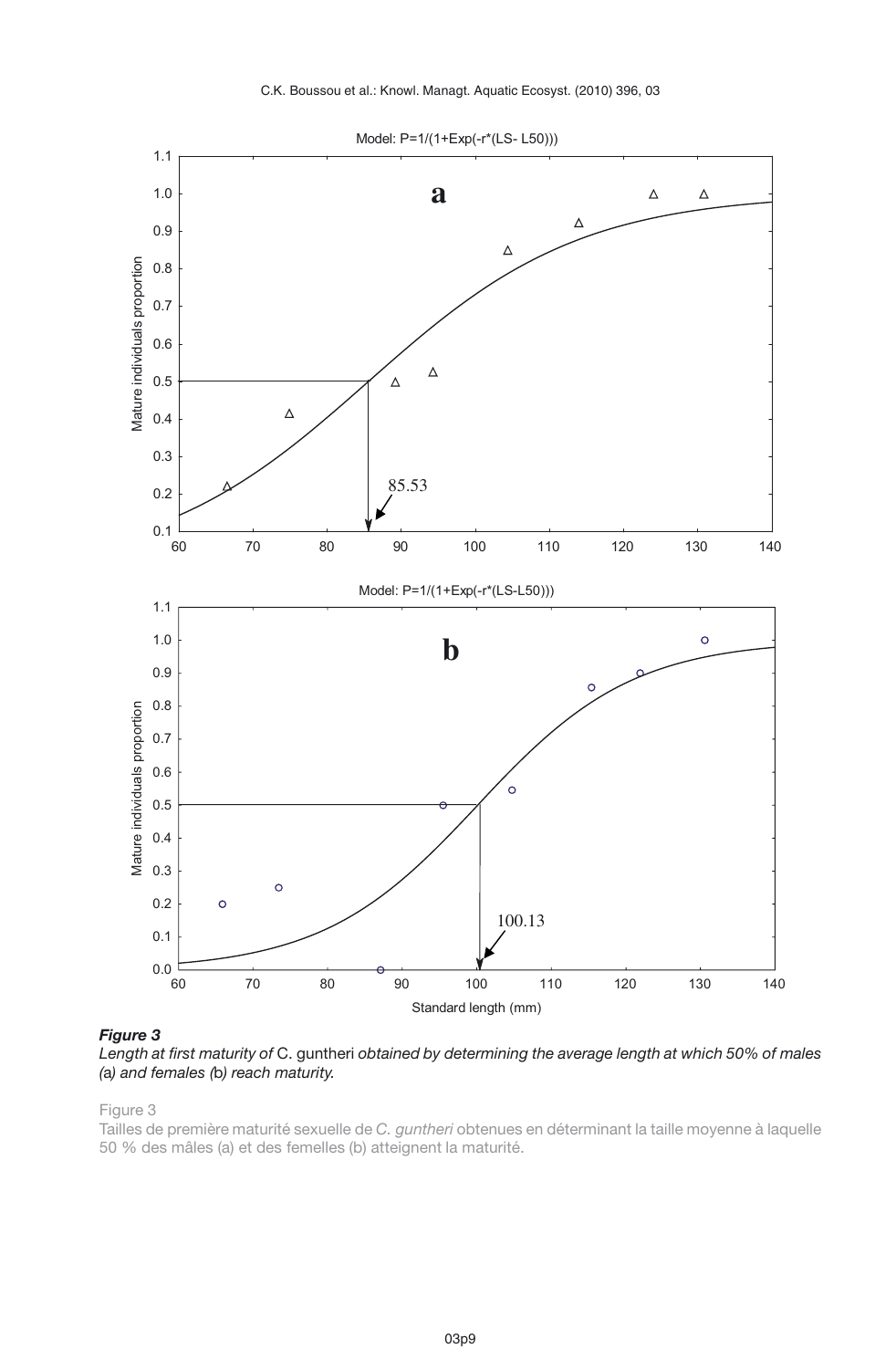#### <span id="page-9-0"></span>*Table IV*

*Median values and ranges of fecundity (absolute and relative) and oocyte diameter of* Chromidotilapia guntheri *females caught in four coastal rivers of Côte d'Ivoire. n = number of ovaries examined.*

#### Tableau IV

Valeurs médianes et valeurs extrêmes de la fécondité (absolue et relative) ainsi que les diamètres ovocytaires des femelles de *Chromidotilapia guntheri* capturées dans quatre rivières côtières de la Côte d'Ivoire. *n* = nombre d'ovaires examinés.

| <b>Rivers</b> (n) | Absolute fecundity |             | Relative fecundity |               | Oocyte diameter |               |
|-------------------|--------------------|-------------|--------------------|---------------|-----------------|---------------|
|                   | <b>Median</b>      | Min - max   | <b>Median</b>      | Min - max     | Median          | Min - max     |
| Soumié (15)       | 270                | $100 - 467$ | 4969               | 3264 - 9135   | 12              | $0.65 - 2.2$  |
| Eholié (6)        | 237                | 120 - 334   | 4256               | $3096 - 5747$ | 1.15            | $0.78 - 1.45$ |
| Ehania (18)       | 246                | $70 - 470$  | 4612               | $3066 - 7592$ | 1.43            | $0.77 - 2.1$  |
| <b>Noé (8)</b>    | 250                | $114 - 430$ | 4443               | 3300 - 5866   | 1.14            | $0.8 - 1.38$  |

237, 246, 250 and 270 eggs, respectively, in Eholié, Ehania, Noé and Soumié. Extreme values were 70 and 470 eggs, both found in Ehania. Relative fecundity calculated per river was 4256, 4443, 4612 and 4969 eggs per kilogram of fish, respectively, in Eholié, Noé, Ehania, and Soumié, with extreme values being 3066 and 9135 eggs. Fecundity (absolute and relative) values did not differ between rivers (Kruskall–Wallis, *P >* 0.05).

The relationships between absolute fecundity and standard length, eviscerated weight (We) and oocyte diameter were evaluated in each river (Table [V\)](#page-10-0).

Except for Eholié river, there was a significant increase in fecundity with somatic weight (eviscerated weight) in the other rivers (R *>* 0.80, *P <* 0.01). Differences in eviscerated weight accounted for 57.39%, 74.7%, 78.5% and 88.2% of the variation in absolute fecundity, respectively, in Eholié, Ehania, Soumié and Noé.

A significant positive relationship existed between standard length and absolute fecundity  $(R > 0.80; P < 0.01)$ , with the exception of Eholié  $(R = 0.72; P = 0.2)$ , with 52.33%, 64.9%, 65.42% and 74% of fecundity variation being explained by changes in standard length, respectively, in Eholié, Ehania, Noé and Soumié.

There was no significant correlation between fecundity and oocyte diameter (R *<* 0.7, *P >* 0.01). Changes in egg diameters did not influence variations in fecundity.

These relationships were accessed for all rivers (Figure [4\)](#page-11-0). There was a high and significant correlation between absolute fecundity and both standard length (Figure [4a](#page-11-0)) and somatic weight (Figure [4b](#page-11-0)) (R =  $0.81$ ;  $P < 0.001$  and R =  $0.86$ ;  $P < 0.001$  respectively). These two parameters influenced the variation in fecundity by 65.62% and 74%. There was no significant relationship between oocyte diameter and fecundity (R *<* 0.7; *P >* 0.05), thus reflecting a random relationship between both variables (Figure [4c](#page-11-0)).

Oocyte diameters (Table [IV\)](#page-9-0) ranged from 0.65 mm to 2.2 mm (both from Soumié river). Median values per river were 1.14 mm, 1.15 mm, 1.2 mm and 1.43 mm, respectively, in ovaries from Noé, Eholié, Soumié and Ehania. These values were not significantly different (Kruskal–Wallis test, *P >* 0.05).

Oocyte diameters were then plotted against seasons (Figure [5\)](#page-12-0). Although no significant differences were found between seasonal egg diameters (Kruskal–Wallis test, *P >* 0.05), the long dry season (LDS) and the short rainy season (SRS) showed the relatively smallest and highest values of OD, respectively.

## **DISCUSSION**

Among the populations of *C. guntheri* studied, the males were predominant within rivers, seasons and length classes. This deviation from the 1:1 sex ratio and the predominance of males might result from either physiological differences or mechanisms which render males more prone to capture or less prone to natural mortality than females (*i*.*e*. male aggressive reproductive behavior, mouth breeding). The sex ratio varies considerably among fish species.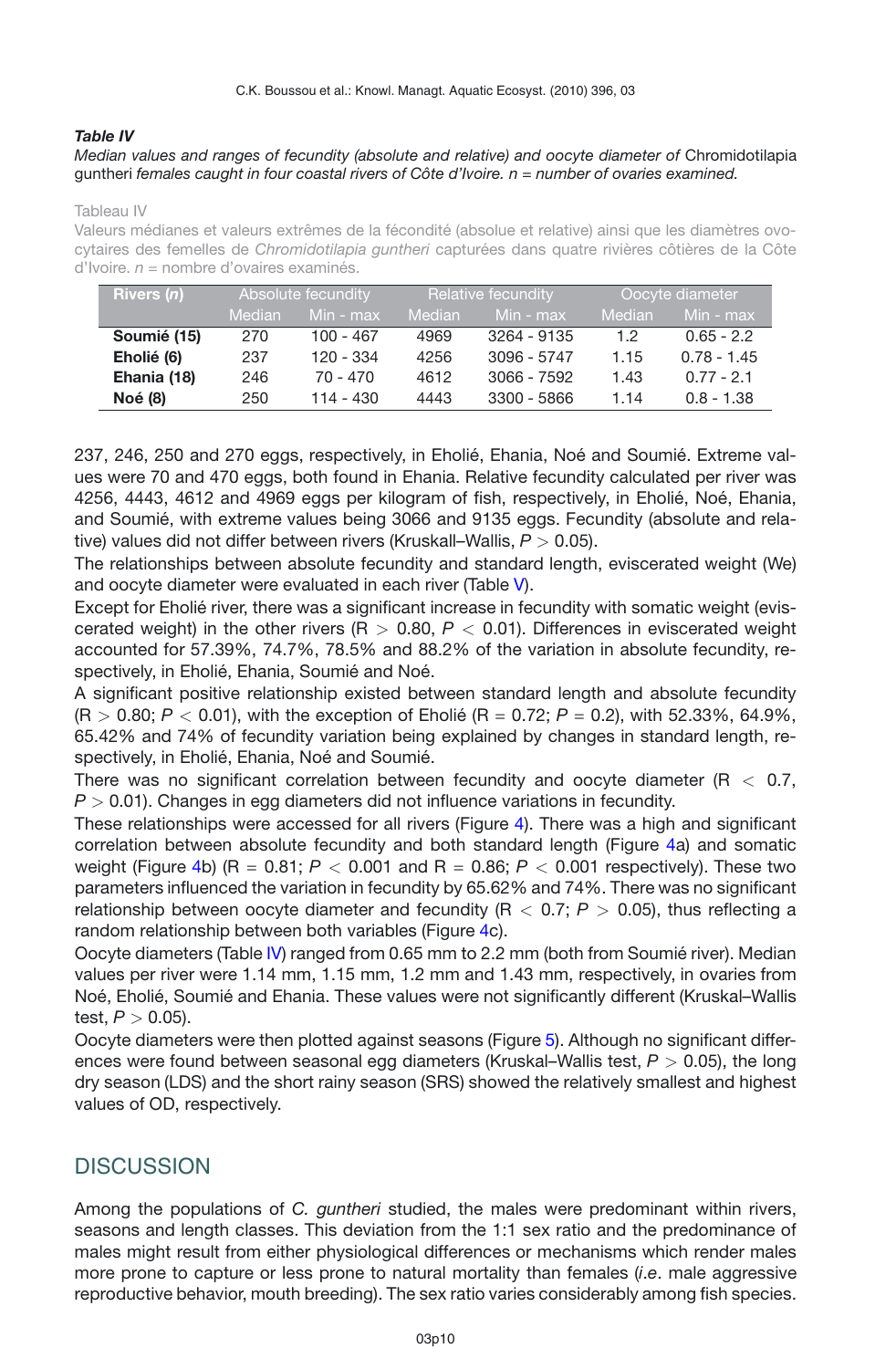### <span id="page-10-0"></span>*Table V*

#### *Functional equations for the relationships between absolute fecundity (*F*) and standard length (*SL*), somatic weight (*We*) and oocyte diameter (*OD*) of* C. guntheri *from four coastal rivers of Côte d'Ivoire.* SE *= standard error,* R *= correlation coefficient, P = significance level of* b *estimate.*

Tableau V

Équations fonctionnelles des relations entre la fécondité absolue (F) et la longueur standard (SL), le poids somatique (We) ou le diamètre ovocytaire (OD) de *C. guntheri* de quatre rivières côtières de Côte d'Ivoire. SE = erreur standard, R = coefficient de corrélation, *P* = niveau de significativité de l'estimation de b.

| <b>Rivers</b>         | Relationships<br>Fecundity vs.: | Functional equation<br>$(F = aX^b)$ | Variance | <b>SE</b> | $\overline{\mathsf{R}}$ | $\overline{P}$ |
|-----------------------|---------------------------------|-------------------------------------|----------|-----------|-------------------------|----------------|
| Soumié                | Standard length                 | $F = 0.0012S\overline{L^{2.62}}$    | 74       | 0.57      | 0.86                    | 0.0005         |
|                       | Somatic weight                  | $F = 4.34$ We <sup>1.04</sup>       | 78.5     | 0.2       | 0.89                    | 0.0001         |
|                       | Egg diameter                    | $F = 284.4OD^{-0.039}$              | 0.1      | 0.26      | 0.04                    | 0.89           |
| <b>Eholié</b>         | Standard length                 | $F = 0.0012 SL2.59$                 | 52.33    | 1.7       | 0.72                    | 0.2            |
|                       | Somatic weight                  | $F = 3.85$ We <sup>1.03</sup>       | 57.39    | 0.49      | 0.76                    | 0.1            |
|                       | Egg diameter                    | $F = 233.27OD^{-0.09}$              | 0.4      | O.82      | 0.06                    | 0.92           |
| <b>Ehania</b>         | Standard length                 | $F = 0.0017SL2.52$                  | 64.9     | 0.67      | 0.81                    | 0.0017         |
|                       | Somatic weight                  | $F = 3.22$ We <sup>1.07</sup>       | 74.7     | 0.21      | 0.86                    | 0.00001        |
|                       | Egg diameter                    | $F = 227.91OD^{0.26}$               | 3.3      | 0.35      | 0.18                    | 0.47           |
| <b>Noé</b>            | Standard length                 | $F = 0.0013 SL2.59$                 | 65.42    | 1.35      | 0.81                    | 0.11           |
|                       | Somatic weight                  | $F = 0.31$ We <sup>1.67</sup>       | 88.2     | 0.3       | 0.94                    | 0.0015         |
|                       | Egg diameter                    | $F = 243.5OD^{0.98}$                | 20.14    | 0.88      | 0.45                    | 0.31           |
| <b>Overall rivers</b> | Standard length                 | $F = 0.0007 SL2.72$                 | 65.62    | 0.42      | 0.81                    | 0.00001        |
|                       | Somatic weight                  | $F = 2.54$ We <sup>1.15</sup>       | 74       | 0.13      | 0.86                    | 0.00001        |
|                       | Egg diameter                    | $F = 255.2OD^{0.08}$                | 0.5      | 0.44      | 0.07                    | 0.66           |

Examples of such variation in the tropical species were reported by Giamas *et al.* [\(1984\)](#page-14-7), and Goulart and Verani [\(1992\)](#page-14-8), who found higher frequency of males, whereas Rodrigues *et al.* [\(1989a\)](#page-15-7) observed higher frequency of females. Rodrigues *et al.* [\(1989b](#page-15-8)) and Andrian *et al.* [\(1992](#page-13-4)) reported a sex ratio of 1:1.

The gonadosomatic index (GSI) hardly reached 2% in the present study. Low values of the GSI are typical of Cichlidae, in which this index reaches only about 5% (Paugy *et al.*, [2002](#page-14-6)). The smaller values of the GSI in the present study and the nonexistence of veritable peaks in the seasonal GSI and percentage of mature fish suggest that *C. guntheri* is a multiple (fractional) spawner and breeds all year round with little fluctuation in spawning intensity. Indeed, Wootton [\(1999](#page-15-0)) suggested a relationship between GSI values and the reproductive strategy of fishes. This author observed that higher values of the GSI predominated in the species that were total spawners, whereas the lower and intermediate values were more frequent in the fishes that were multiple spawners. Nevertheless, in spite of the lack of monthly samples to establish the picture frequently adopted to describe the fishes' reproductive period (Garutti, [1989;](#page-14-9) Goulart, [1994;](#page-14-10) Vazzoler, [1996;](#page-15-9) Hotos *et al.*, [2000](#page-14-11); Rutaisire and Booth, [2005](#page-15-10); Vallisneris *et al.*, [2006;](#page-15-11) Hardie *et al.*, [2007;](#page-14-12) Allison *et al.*, [2008\)](#page-13-5), the higher frequency of mature specimens with a high GSI in August and September (short dry season) was evidence for more intensive spawning activities in these months.

Most of the species inhabiting the Nilo-Sudanian region exhibit a breeding strategy in relation to flood seasonality (Paugy, [2002\)](#page-14-6). Thus, the relatively intensive reproductive activity shown by *C. guntheri* in the months of August and September is imputable to the fact that this period corresponds to the flooding period in this area. Likewise, Billard and Breton [\(1978\)](#page-13-6) suggested that temperature can play an important role in governing reproductive activity in fish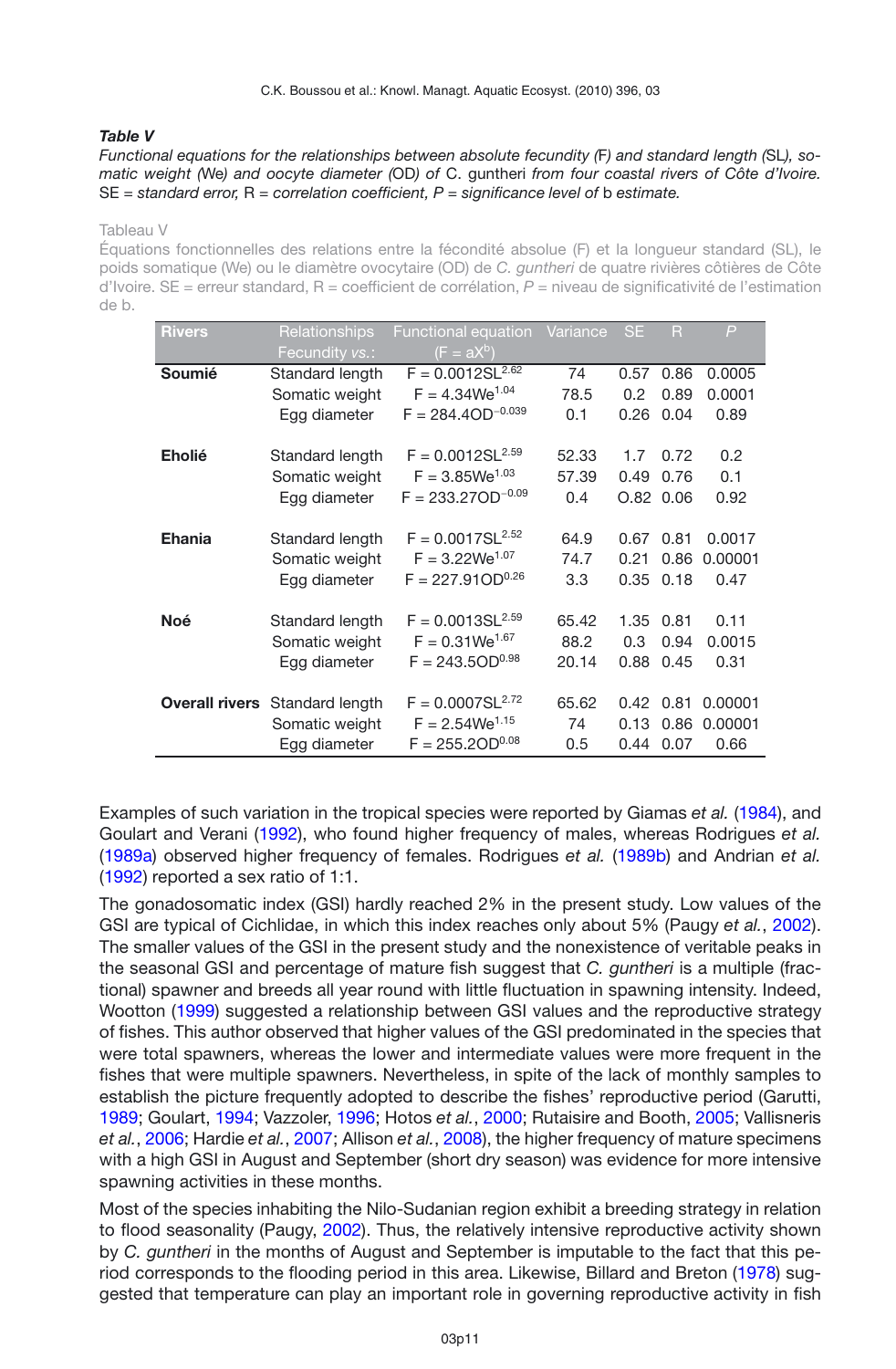

<span id="page-11-0"></span>*Scatter diagram showing relationship between fecundity (*F*) and standard length (*SL*) (*a*), fecundity and somatic weight (*We*) (*b*), and between fecundity and oocyte diameter (*OD*) (*c*) of* C. guntheri*. The curves were fitted by the calculated regressions.*

Figure 4

Nuages de points montrant la relation entre la fécondité (F) et la longueur standard (SL) (a), la fécondité et le poids éviscéré (We) (b) et entre la fécondité et le diamètre des ovocytes (OD) (c) de *C. guntheri*. Les courbes ont été estimées à partir des modèles de régression adoptés.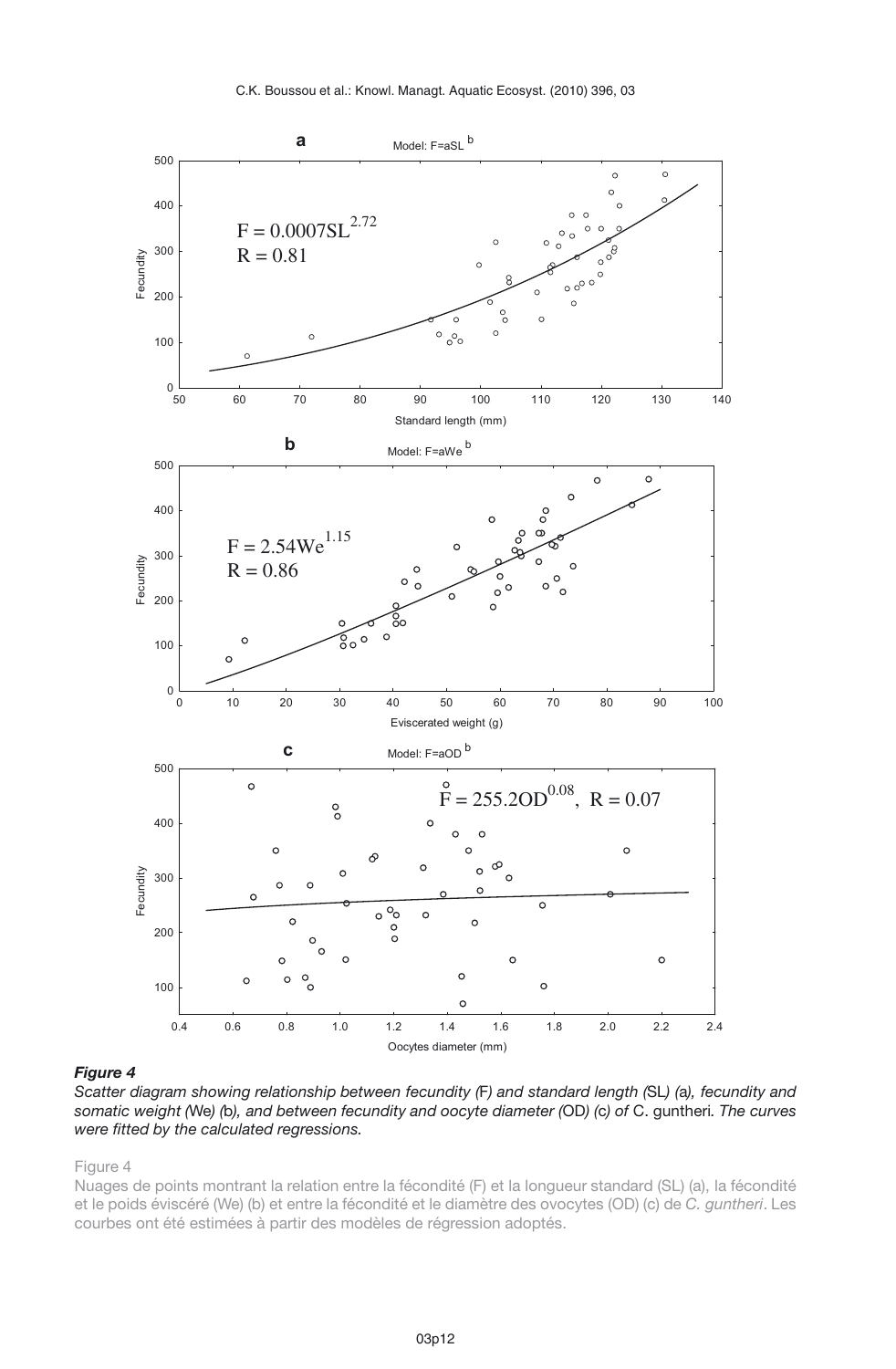<span id="page-12-0"></span>

*Figure 5 Seasonal variations in oocyte diameter of* C. guntheri *from four rivers of Côte d'Ivoire.*

Variations saisonnières des diamètres ovocytaires de *C. guntheri* des quatre rivières prospectées.

populations. In the water bodies studied, the water temperature was constantly higher than 24 ◦C. According to Duponchelle *et al.* [\(1999\)](#page-14-13), this temperature is favorable for Cichlid reproduction. That may explain the year-round spawning activity of *C. guntheri*. However, intensive reproductive activity occurs around 25 ◦C. The appearance of all stages of gonad development all year round also indicated that *C. guntheri* might be a partial spawner. Ikomi and Sikoki [\(2003](#page-14-14)) observed that it is characteristic of multiple spawners to have ovaries of all stages of development occurring at any particular time. Fractional spawning, according to Olatunde [\(1978](#page-14-15)), has evolved in some species as an adaptation to food supply. It also ensures the preservation of the species under unfavorable conditions (Nikolsky, [1963](#page-14-16)).

Length at first maturity (L50) of *C. guntheri* from the rivers studied is similar in both sexes, although males seem to spawn at a relatively smaller length (85.53 mm SL) than females (100.13 mm SL). Similar size at maturity between male and female specimens was also observed in *Sarotherodon leonensis* in Kainji Lake (Otobo, [1978](#page-14-17)). The beginning of sexual maturation represents a critical period for animals that continue to grow after reaching maturity because, from this point on, a potential conflict is established involving the allocation of resources for survival, growth and reproduction (Wootton, [1990\)](#page-15-12). Accordingly, similar length at first maturity between males and females testifies that both sexes would allocate similar quantities of resources for reproduction. Indeed, according to Albaret [\(1982](#page-13-7)), both parents take care of the young after hatching. The same reference reported, however, a lower female maturity length (60 mm) of *C. guntheri* in Côte d'Ivoire freshwaters.

The fecundity of the populations was also investigated since it is known to vary among populations, and at times, between strains of fish species (Jonsson and Jonsson, [1999](#page-14-18)). In the present study, fecundity ranges were similar in the four rivers. Indeed, median values of absolute fecundity were 237, 246, 250 and 270 eggs, respectively, in Eholié, Ehania, Noé and Soumié. Extreme values of fecundity were 70 and 470 eggs. All these values were not far from those found by Fagade [\(1983\)](#page-14-19), who reported for *C. guntheri* an absolute fecundity ranging from 313 to 491 in a small lake in the Niger Delta. The fecundity of *C. guntheri* seems to be low compared with that of other Cichlids such as *Sarotherodon mossambicus* (660 to 1754 eggs) in Plover Cove Reservoir (Hodgkiss and Hanson [1978\)](#page-14-20), and *Tilapia zillii* (2990 to 12 334 eggs) in Lake Naivasha (Siddiqui, [1979](#page-15-13)). Like *C. guntheri*, all fish that exhibit low fecundity have been distinguished by Lowe-McConnell [\(1987](#page-14-21)) as 'small-brood-spawner'. He explained that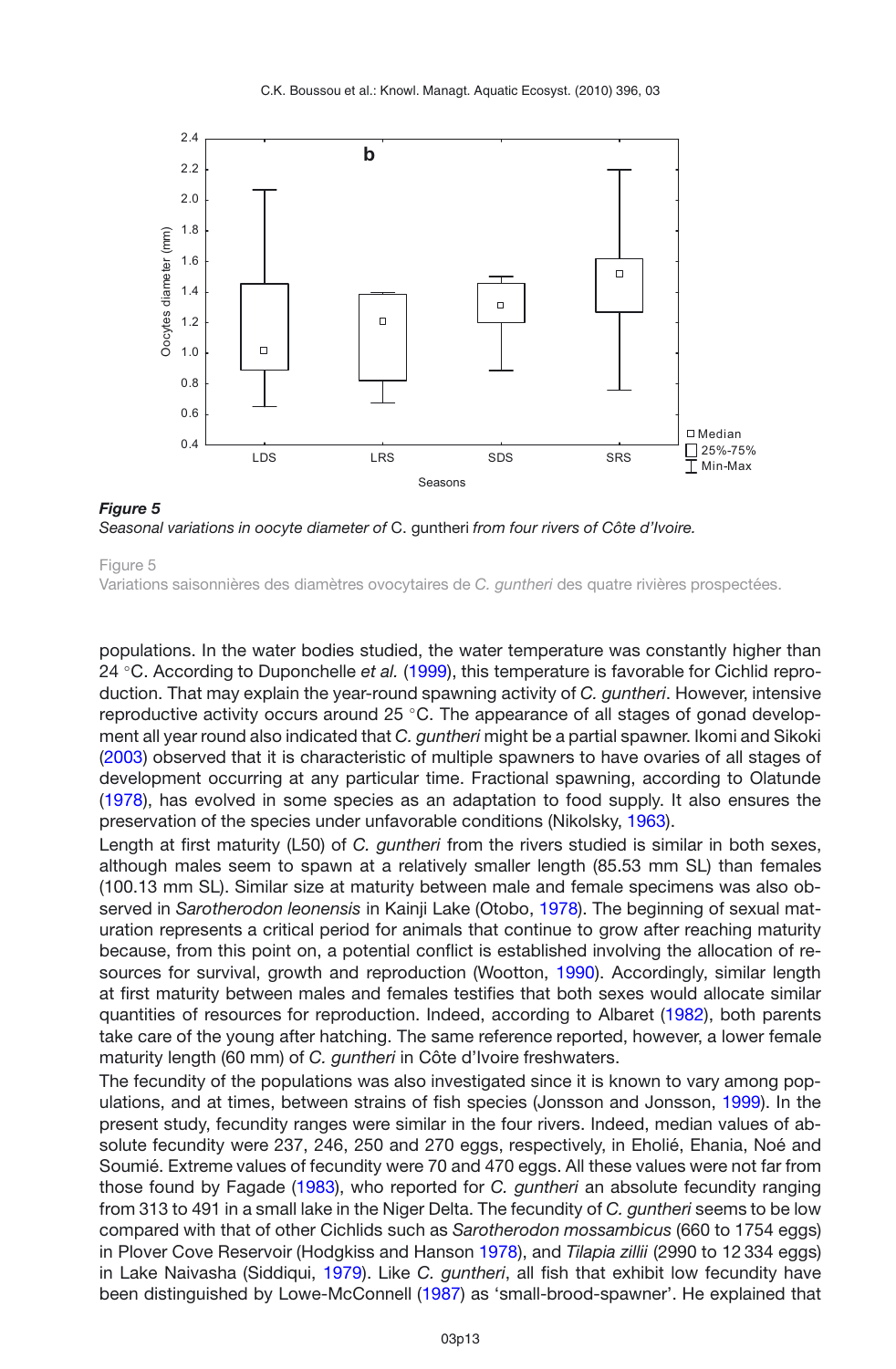their spawning strategy consists of giving parental care and producing small batches of eggs at frequent intervals most of the year. The median values of relative fecundity calculated per river were 4256, 4443, 4612 and 4969 eggs per kilogram of fish, respectively, in Eholié, Noé, Ehania, and Soumié, with extreme values being 3066 and 9135 eggs. The notable variation in individual fecundity in the current study may be due to the inclusion of fish for fecundity estimates which have already spawned at least once and gave low oocyte counts.

In the present study, the fecundity of *C. guntheri* increased in proportion to the 2.72 power of standard length (SL) and the 1.15 power of eviscerated weight (We). The b-values (coefficient of regression) obtained here are closer to those indicated by Bagenal and Braum [\(1978\)](#page-13-8), who asserted that in many fish species, the b-value is usually about 3 when fecundity is related to length and about 1 when related to weight. According to Kartas and Quignard [\(1984](#page-14-22)), the b-value describes the type of allometry in fitting the increase rate of fecundity compared with length or weight. Hence, in the current study, *C. guntheri* fecundity increased almost proportionally to the body volume and is quite proportional to the eviscerated weight. It thus seems that somatic weight is the most stable morphometric attribute explaining the variation in *C. guntheri* fecundity. The plot of fecundity against oocyte diameter indicated that there was no tendency for fecundity to change with changes in oocyte size.

The wide range of egg diameters (0.65–2.2 mm) may be associated with the fact that *C. guntheri* spawns more than once. Allison *et al.* [\(2008\)](#page-13-5) observed the same pattern in egg diameter of *Parailia pellucida* in the Niger Delta.

## ACKNOWLEDGEMENTS

This study was funded by the partnership between the FEM/ONG (Fonds pour l'Environnement Mondial/Organisation Non Gouvernementale) and the CREPA-CI (Centre Régional pour l'Eau Potable et l'Assainissement à faible coût – Côte d'Ivoire) directed by Prof. T. Gnagne. We are grateful to E.N. Assemian, M.K. Konan and M.K. Kouamé (Laboratoire d'Environnement et de Biologie Aquatique, Abobo-Adjamé University, Côte d'Ivoire) for their valuable help and advice.

## **REFERENCES**

- <span id="page-13-7"></span>Albaret J.J., 1982. Reproduction et fécondité des poissons d'eau douce de Côte d'Ivoire. *Rev. Hydrobiol. Trop.*, *15*, 347–371.
- <span id="page-13-5"></span>Allison M.E., Sikoki F.D. and Vincent-Abu I.F., 2008. Fecundity, sex ratio, maturity stages, size at first maturity, breeding and spawning, of *Parailia pellucida* (Boulenger, 1901) in the lower Nun River, Niger Delta, Nigeria. *Caderno de Pesquisa Sér. Bio.*, *20*, 31–47.
- <span id="page-13-4"></span>Andrian I.F., Barbieri G. and Júlio Jr. H.F., 1992. Aspectos da estrutura da população de *Parauchenipterus galeatus* Linnaeus, 1766 (Siluriformes, Auchenipteridae) da região do reservatório de Itaipu-PR. *Rev. Unimar*, *14*, 73–87.
- <span id="page-13-8"></span>Bagenal T.B. and Braum E., 1978. Eggs and early life history. *In*: Methods for assessment of fish production in fresh waters (3rd edn.), International Biological Program Handbook, *3*, 101–136.
- <span id="page-13-6"></span>Billard R. and Breton B., 1978. Rhythms of reproduction in teleost fish. *In*: Thorpe J.E. (ed.), Rhythmic activities of fishes, Academic Press, London, 31–53.
- <span id="page-13-1"></span>Da Costa S.K., Gourène G., Tito De Morais L. and Thys van den Audenaerde D.F.E., 2000. Caractérisation des peuplements ichtyologiques de deux fleuves côtiers ouest-africains soumis à des aménagements hydro-agricoles et hydroélectriques. *Vie Milieu*, *50*, 65–77.
- <span id="page-13-3"></span>Dadebo E., Ahlgren G. and Ahlgren I., 2003. Aspects of reproductive biology of *Labeo horie* Heckel (Pisces: Cyprinidae) in lake Chamo, Ethiopia. *Afr. J. Ecol.*, *41*, 31–38.
- <span id="page-13-2"></span>Daget J. and Iltis A., 1965. Poissons de Côte d'Ivoire (eaux douces et saumâtres) – Dakar, Édition IFAN (Institut Français de l'Afrique Noire), 74.
- <span id="page-13-0"></span>Dobzhansky T., 1956. What is an adaptative trait? *Amer. Nat.*, *90*, 337–347.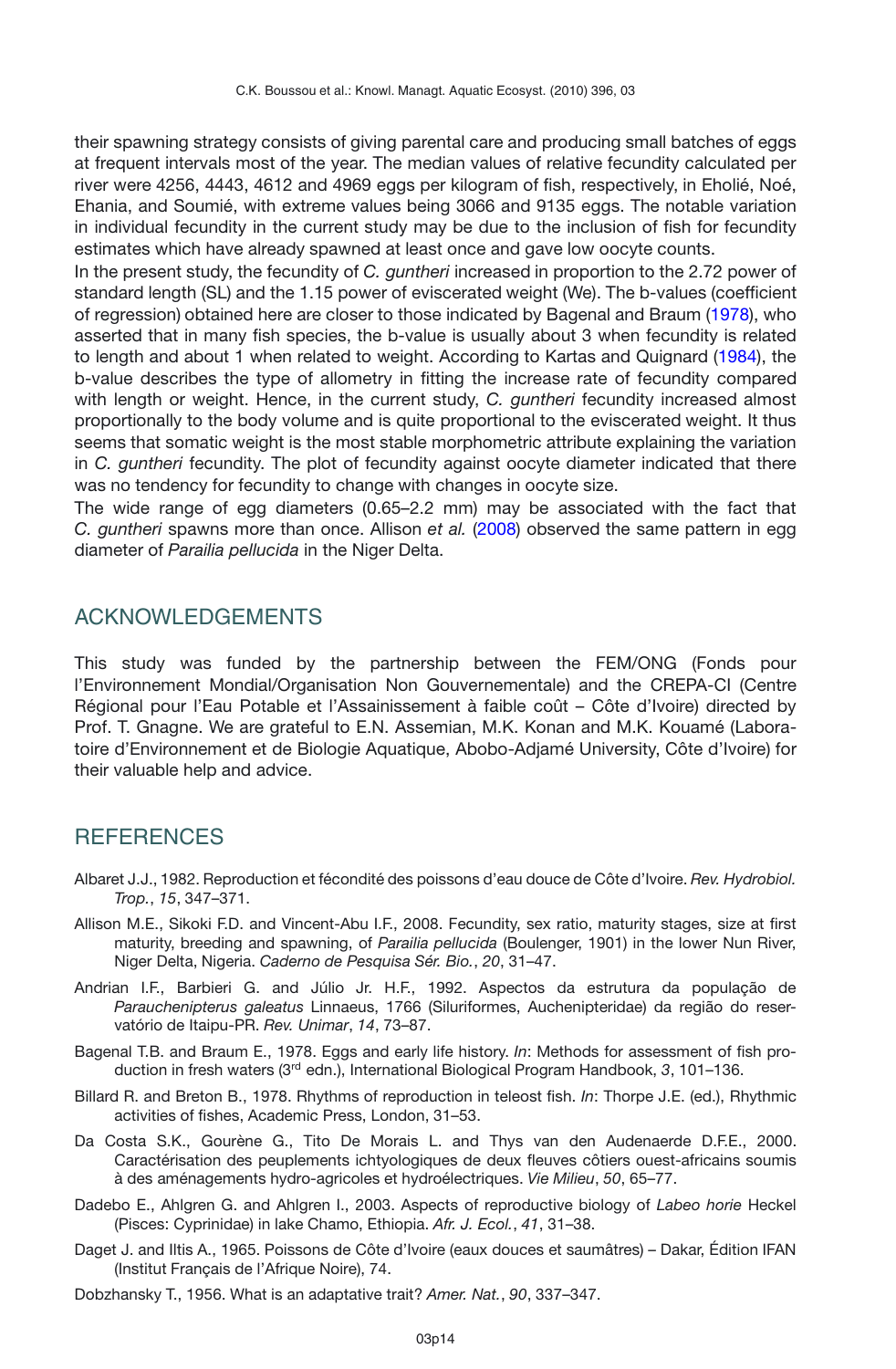- <span id="page-14-13"></span>Duponchelle F., Cecchi P., Corbin D., Nunez J. and Legendre M., 1999. Spawning season variations of female Nile tilapia, *Oreochromis niloticus*, from man-made lakes of Côte d'Ivoire. *Env. Biol. Fish.*, *56*, 375–387.
- <span id="page-14-19"></span>Fagade S.O., 1983. The biology of *Chromidotilapia guntheri* from a small lake. *Arch. Hydrobiol*., *97*, 60–72.
- <span id="page-14-9"></span>Garutti V., 1989. Contribuição ao conhecimento reprodutivo de *Astyanax bimaculatus* (Ostariophysi, Characidae), em cursos de água da bacia do rio Paraná. *Rev. Brasil. Biol*., *49*, 489–495.
- <span id="page-14-7"></span>Giamas M.T.D., Mota A., Rodrigues J.D. and Mandelli Jr J., 1984. Dinâmica da nutrição da manjuba, *Anchoviella lepidentosole* (Fowler, 1911) (Osteichthyes, Engraulidae), do rio Ribeira do Iguape, Estado de São Paulo, Brasil. *B. Inst. Pesca*, *11*, 107–113.
- <span id="page-14-10"></span>Goulart E., 1994. Estrutura da população, idade, crescimento, reprodução e alimentação de *Auchenipterus nuchalis* (Spix, 1826) (Osteichthyes, Auchenipteridae) do reservatório de Itaipu-PR. Ph.D. Thesis, Universidade Federal de São Carlos, São Paulo.
- <span id="page-14-8"></span>Goulart E. and Verani J.R., 1992. Proporção sexual, relação peso-comprimento e fator de condição do cascudo *Hypostomus commersonii* Valenciennes, 1840 (Osteichthyes-Loricariidae) da represa Capivari-Cacheira, Paraná, Brasil. *Rev. Unimar*, *14*, 19–33.
- <span id="page-14-4"></span>Gourène G., Teugels G.G., Hugueny B. and Thys van den Audenaerde D.F.E., 1999. Évaluation et conservation de la diversité ichtyologique d'un bassin ouest-africain après la construction d'un barrage. *Cybium*, *23*, 147–160.
- <span id="page-14-12"></span>Hardie S.A., White R.W.G. and Barmuta L.A., 2007. Reproductive biology of the threatened golden galaxias *Galaxias auratus* (Johnston) and the influence of lake hydrology. *J. Fish Biol.*, *71*, 1820– 1840.
- <span id="page-14-20"></span>Hodgkiss I.J. and Hanson S.H.M., 1978. Reproductive biology of *Sarotherodon mossambicus* (Cichlidae) in Plover Cove Reservoir, Hong Kong. *Env. Biol. Fishes*, *3*, 293–296.
- <span id="page-14-11"></span>Hotos G.N., Avramidou D. and Ondrias I., 2000. Reproduction biology of *Liza aurata* (Risso, 1810), (Pisces Mugilidae) in the lagoon of Klisova (Messolonghi, W. Greece). *Fish. Research*, *47*, 57–67.
- <span id="page-14-14"></span>Ikomi R.B. and Sikoki F.D., 2003. Studies on the Biology of the African Lonfin Tetra, *Brycinus longipinnis* (Gunther, 1964) in the Jamieson River (Niger Delta, Nigeria). *Acta Ichthyol. Piscat.*, *33*, 17–36.
- <span id="page-14-18"></span>Jonsson N. and Jonsson B., 1999. Trade-off between egg mass and egg number in brown trout. *J. Fish Biol.*, *55*, 767–783.
- <span id="page-14-22"></span>Kartas F. and Quignard J.P., 1984. La fécondité des poissons téléostéens, Masson, Collection biologie des milieux marins, *5*, Paris.
- <span id="page-14-3"></span>Konan F.K., Leprieur F., Ouattara A., Brosse S., Grenouillet G., Gourène G., Winterton P. and Lek S., 2006. Spatio-temporal patterns of fish assemblages in coastal West African rivers: a self-organizing map approach. *Aquat. Living Resour.*, *19*, 361–370.
- <span id="page-14-1"></span>Lévêque C., Paugy D. and Teugels G.G., 1991. Annotated check-list of the freshwater fishes of the Nilo-sudan river basins, in Africa. *Rev. Hydrobiol. Trop.*, *24*, 131–154.
- <span id="page-14-21"></span>Lowe-McConnell R.H., 1987. Ecological studies in tropical fish communities, University Press, Cambridge.
- <span id="page-14-5"></span>Merron G.S., Holden K.K. and Bruton M.N., 1990. The reproductive biology and early development of the African pike, *Hepsetus odoe*, in the Okavango Delta, Botswana. *Env. Biol. Fishes*, *28*, 215–235.
- <span id="page-14-16"></span>Nikolsky G.V., 1963. The Ecology of Fishes, London Academic Press.
- <span id="page-14-15"></span>Olatunde A.A., 1978. Sex, reproductive cycle and variations in the fecundity of the family Schilbeidae (Osteichthyes: Siluriformes) in Lake Kainji, Nigeria. *Hydrobiologia*, *57*, 125–142.
- <span id="page-14-17"></span>Otobo F.O., 1978. The reproductive biology of *Pellonula afzeliusi* (Johnels) and *Sierathrissa leonensis* (Thys Audenaerde) in Lake Kainji Nigeria. *Hydrobiologia*, *61*, 99–112.
- <span id="page-14-6"></span>Paugy D., 2002. Reproductive strategies of fishes in a tropical temporary stream of the Upper Senegal basin: Baoulé River in Mali. *Aquat. Living Resour.*, *15*, 25–35.
- <span id="page-14-2"></span>Paugy D., Traoré K. and Diouf P.S., 1994. Faune ichtyologique des eaux douces d'Afrique de l'Ouest. *In*: Teugels G.G., Guégan J.F. et Albaret J.J. (eds.), Diversité des poissons des eaux douces et saumâtres d'Afrique, *Ann. Mus. R. Afr. Centr.*, *177*, 35–66.
- <span id="page-14-0"></span>Paugy D., Lévêque C. and Teugels G.G., 2003. Poissons d'eaux douces et saumâtres de l'Afrique de l'Ouest, Édition complète, Tomes I & II, Édition IRD, MNHN, MRAC.